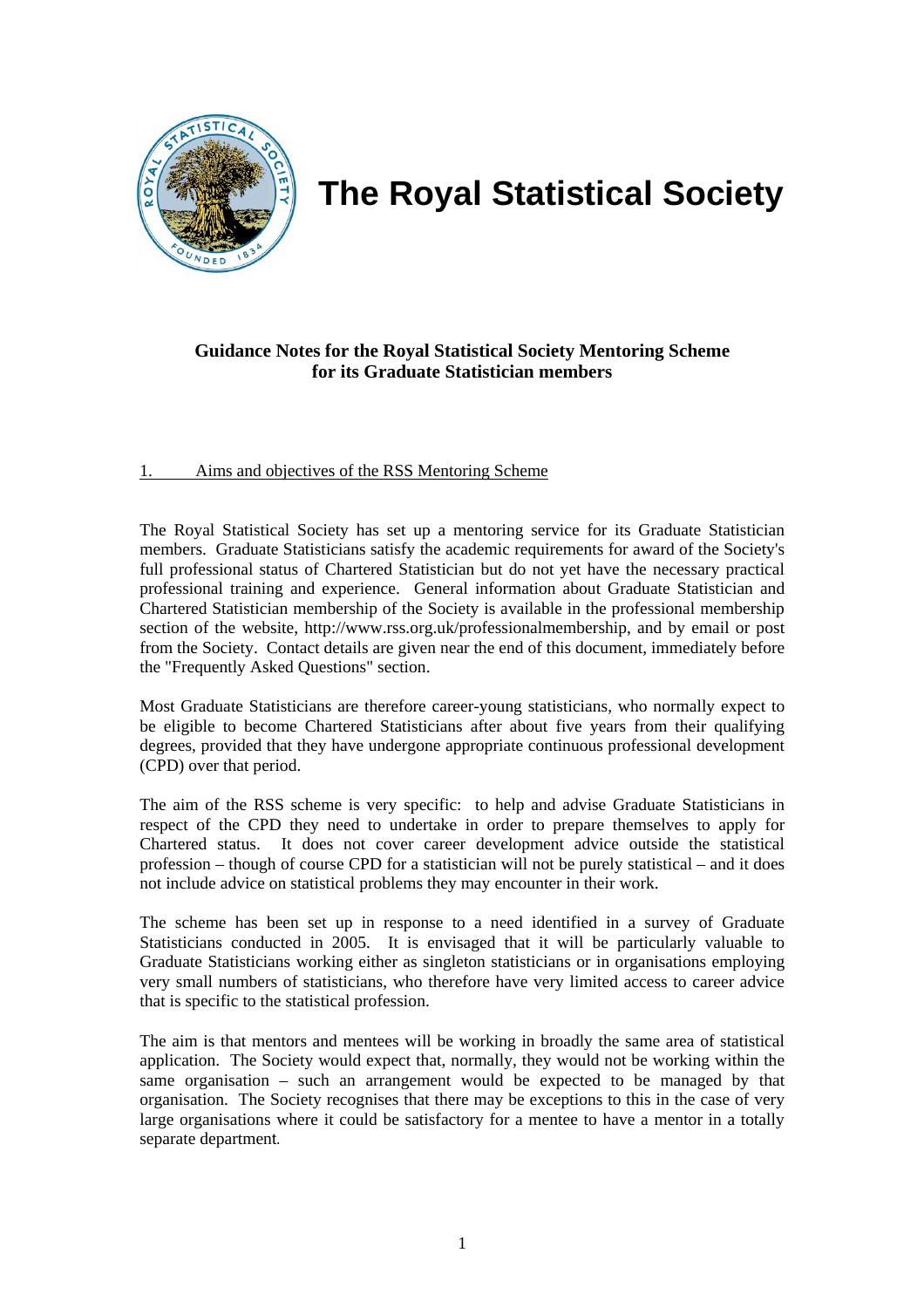Because the focus of the RSS scheme is on advising Graduate Statisticians who aspire to Chartered Statistician status, the Society envisages that mentors will themselves already be Chartered Statisticians, probably with upwards of five years experience in a supervisory role after the conferment of Chartered status. Further, the Society expects that they will already have experience of mentoring career-young statisticians within their current or previous employing organisations and that they will have up-to-date knowledge of the range of CPD opportunities available for statisticians. In other words, the scheme should draw on the existing experience and expertise of each mentor – it should not require extensive additional training or learning by mentors. However, a one-day course on Effective Mentoring and Coaching is offered from time to time by the RSS Professional Development Centre (see http://www.rss.org.uk/courses) and this would be available to the Society's mentors with the Society paying the course fee. It is emphasised that it is not compulsory for the Society's mentors to attend this course.

The RSS mentor role is a voluntary one. The mentee is not expected to pay for the service and the Society cannot offer any remuneration or payment of expenses to mentors. However, the Society hopes that mentors will see this as an opportunity to contribute to the overall health of the profession. It should also enable mentors to develop a range of inter-personal skills such as listening, problem analysis and problem solving, thus contributing to their own CPD.

The time commitment that a mentor can offer is entirely for each individual to decide. This applies both to the number of mentees that a mentor is prepared to accept and to the time that can be devoted to advising any individual. It is difficult to provide guidance on the sort of time commitment that each mentoring relationship might involve because this is likely to vary considerably both between mentees and for any particular mentee over a period of time. For example, it may require several hours input during the "Direction setting" phase of the relationship (see section 3 below) but only periodic contact thereafter. Agreeing a time commitment is an important part of the setting up of a mentoring relationship. A mentor need feel no compulsion to continue an arrangement if it is felt that it has become too burdensome – see section 4 below.

Mentees must accept that all advice is given in good faith. Mentees must also respect the voluntary nature of the commitment given by mentors and not place undue pressure on them to devote more time than they are able. The importance of agreeing a time commitment applies just as much to mentees as to mentors. If mentees believe that insufficient attention is being paid to their needs, they must first try to resolve this by discussion with their mentors. Only as a last resort should they consider withdrawing from a relationship and possibly approaching the Society to seek an alternative mentor.

It is important that all communications between mentors and mentees are confidential between them, and that any such communications can only be shared with third parties with the agreement of both.

It may be advisable for mentors to check with their employing organisations that they are content for them to take part in the RSS scheme.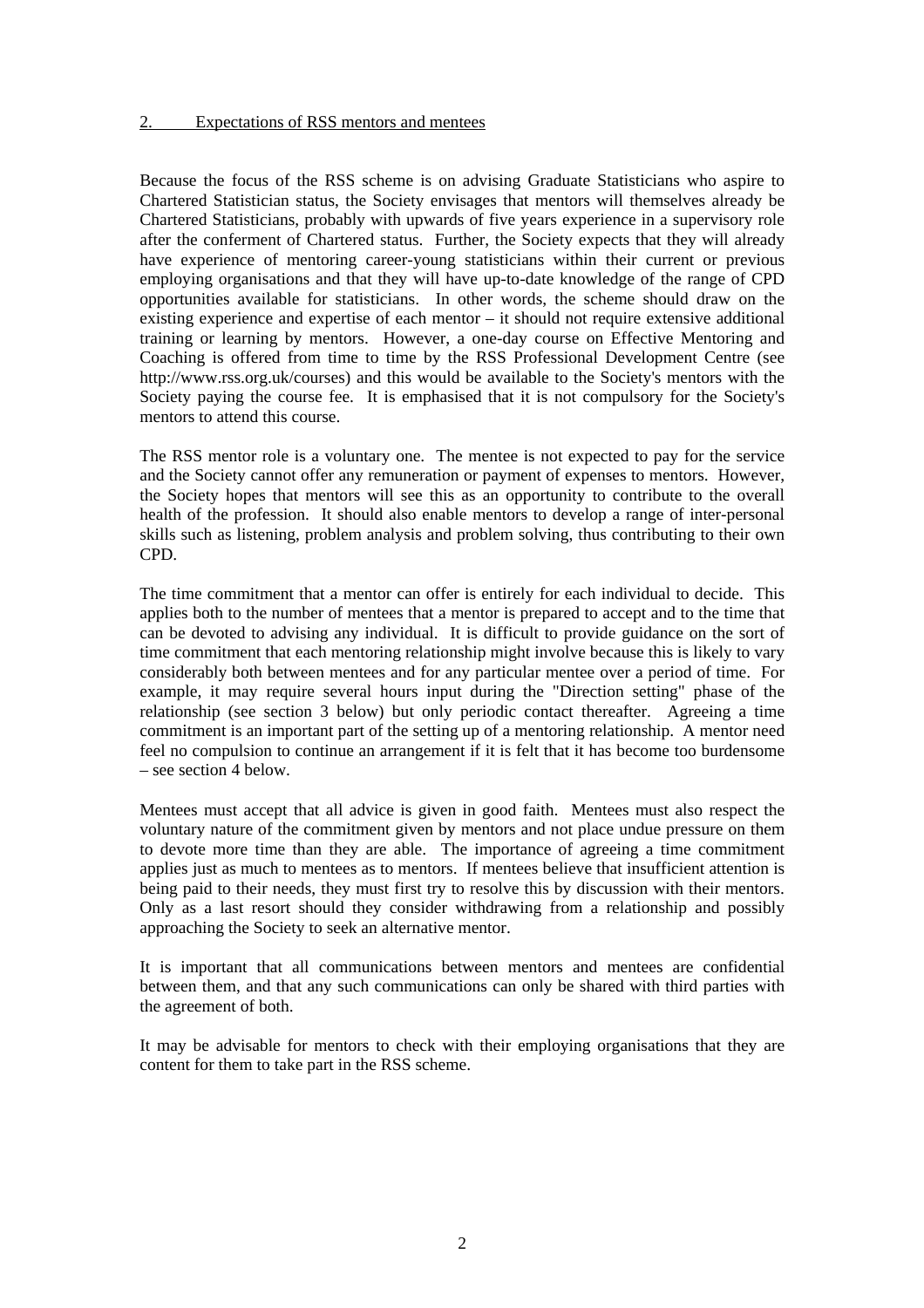#### 3. Conducting a mentoring relationship

There are generally considered to be four stages within the mentoring life cycle:

- Establishing rapport
- Direction setting
- Progress making
- Moving on

Although mentoring within a normal organisational context would be carried out through face to face meetings, this is not expected to be the norm for the RSS scheme because of the logistical difficulties it would pose. To try to match mentors and mentees geographically as well as by sector within the profession, when both mentor and mentee populations are likely to be relatively small, could make the scheme inoperable. Instead, the Society envisages contact through e-mail and by telephone, with face to face meetings taking place only if both parties are willing to commit the time and effort to doing so.

**Establishing rapport** will involve the mentor and mentee working out together how they can get on with and respect each other. They will need to exchange views on what the relationship is and is not, bearing in mind the aims and objectives set out in section 1 above. They should agree a way of working together that is mutually satisfactory – for example whether the mentor is prepared to accept ad hoc calls/e-mails, or whether all contacts should be scheduled in advance. They will also need to set up a way of calling meetings that covers frequency, duration and method of contact (ie e-mail, telephone, other methods). The Society suggests that all these decisions should be recorded and the record agreed between mentor and mentee to avoid misunderstanding at a later stage. This record can then be regarded as an informal agreement between the two parties, though of course it can be subject to change at any later stage provided both parties agree such changes.

Part of the process of establishing rapport will be for the mentor to gain an understanding of various characteristics of the mentee's employing organisation, and thus the environment in which they the mentee is working; for example its size, the nature of its business, and its overall policy on training and CPD. This is an additional step compared with the normal mentoring situation where both parties are employed by the same organisation and the mentor would already be aware of these characteristics. It is possible that during these discussions a mentor and mentee will find that they are working for organisations that are in direct competition. If the mentor or mentee feels that this is likely to result in conflicts of interest or the possibility of breaches of commercial confidentiality, it may be felt necessary to withdraw from the relationship. If they decide to continue, scrupulous care will be needed in avoiding any possible situations where such conflicts or breaches might occur.

The mentor and mentee will also need to discuss the interface between the RSS scheme and the mentee's employing organisation. In a sense this is not so far from the normal mentoring situation, where the mentor would be outside the mentee's line management chain, but the fact that they are not even in the same organisation could produce additional tensions and steps should be taken to avoid these. Mentees should tell their employers at an early stage that they are taking advantage of the RSS mentoring scheme and explain its objectives and way of working. Mentors will need to check with mentees that they have discussed their participation in the scheme with their employers. A good employer should be pleased that an employee is taking CPD seriously.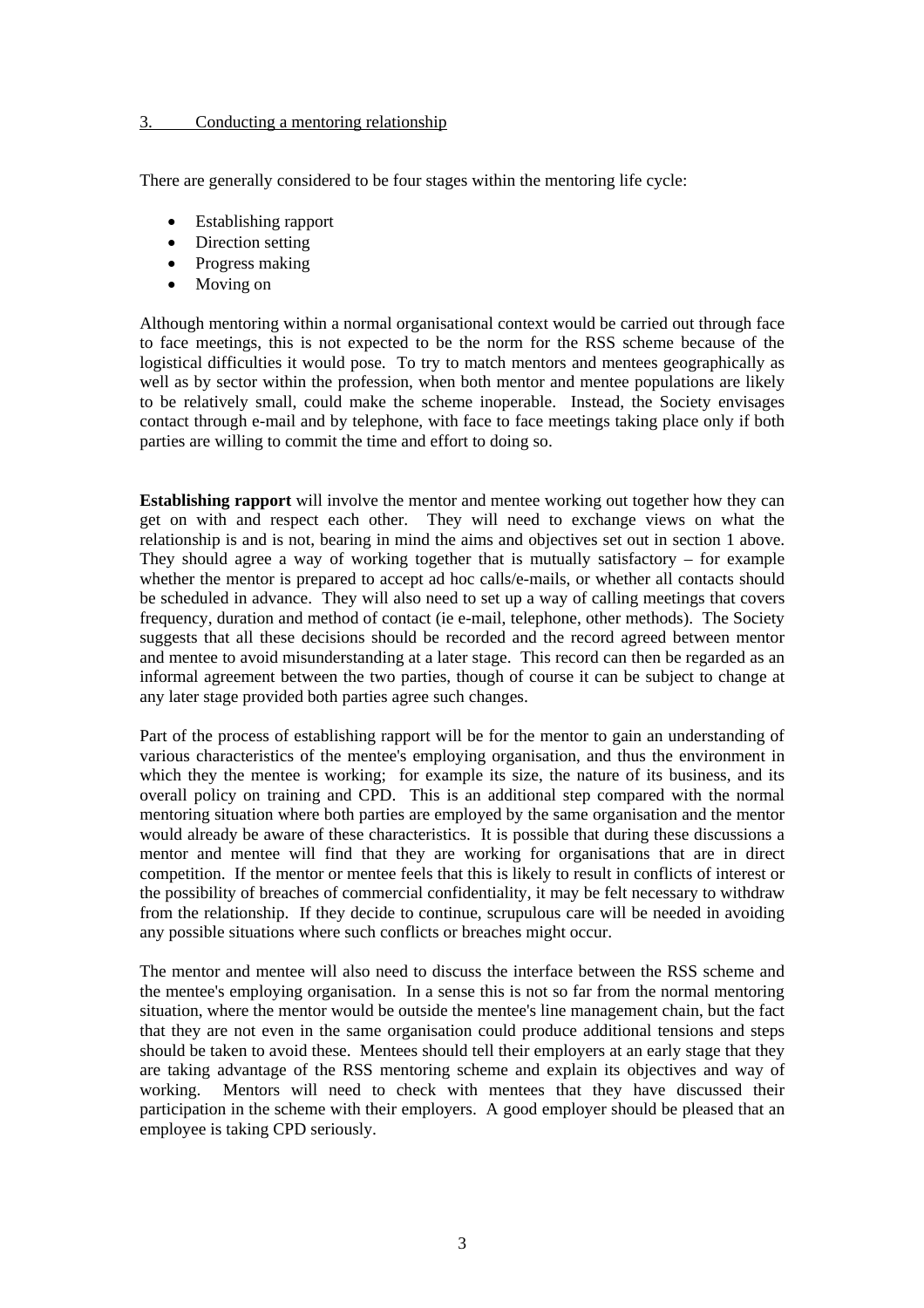It is possible that at this first stage in the proceedings either a mentor or a mentee may feel that they are not well matched. In this circumstance, either party should have no hesitation in withdrawing from the arrangement, informing both the other party and the RSS Office.

**Direction setting** is likely to be the stage in the life cycle during which there is the most intensive contact between mentors and mentees. It will involve the two parties in a relationship working together to diagnose the mentee's CPD needs and goals, and then setting some priorities and targets. During these discussions, mentors will need to be very sensitive to the fact that they do not have responsibility for resourcing the CPD that they consider would benefit the mentees, in either time or money terms. Mentees should be encouraged to discuss at an early stage with their line managers the suggested CPD objectives that emerge from discussions with their mentors, so that the line managers also have some ownership of the process.

The main result of this stage should be a personal development plan with target dates and agreed outcomes, drawn up and agreed between mentors and mentees. The mentees should be encouraged to share these with their line managers and gain their agreement.

The types of CPD that may form part of the mentee's development plan may be many and varied. The list below is not intended to be prescriptive, nor should it be interpreted as an order of importance. The mix will differ from person to person.

- Formal training courses, internal or external
- Attendance at conferences, lectures, seminars etc
- Personal study, guided reading
- Authorship of publications, refereed or otherwise
- Authorship of internal reports
- Internal or external presentations
- Participation in extramural statistical work, for example appropriate service on committees

In advising mentees on their personal development plans, mentors should bear in mind the Society's overall CPD policy. This defines CPD in four broad categories:

- 1. Learning
- 2. Doing
- 3. Managing
- 4. Other

The Society's view is that practising statisticians should aim at an annual CPD portfolio of at least 60 hours "notional hours" of CPD, where

Notional hours = (Actual hours)  $\times$  ("CPD value", in range  $0 - 1$ )

"CPD value" is a personal assessment of the value of the activity to the individual. Different individuals are likely to gain different benefits from the same activity, let alone from different ones. A mentee is likely to look to the mentor for advice on how to assess these values. As an illustration, a 2-day (say 15 hours) course might actually score 15 "notional hours" for an individual for whom the subject matter is new and relevant, while a 5-day conference where only 2 days could honestly be regarded as new and developmental would also score 15.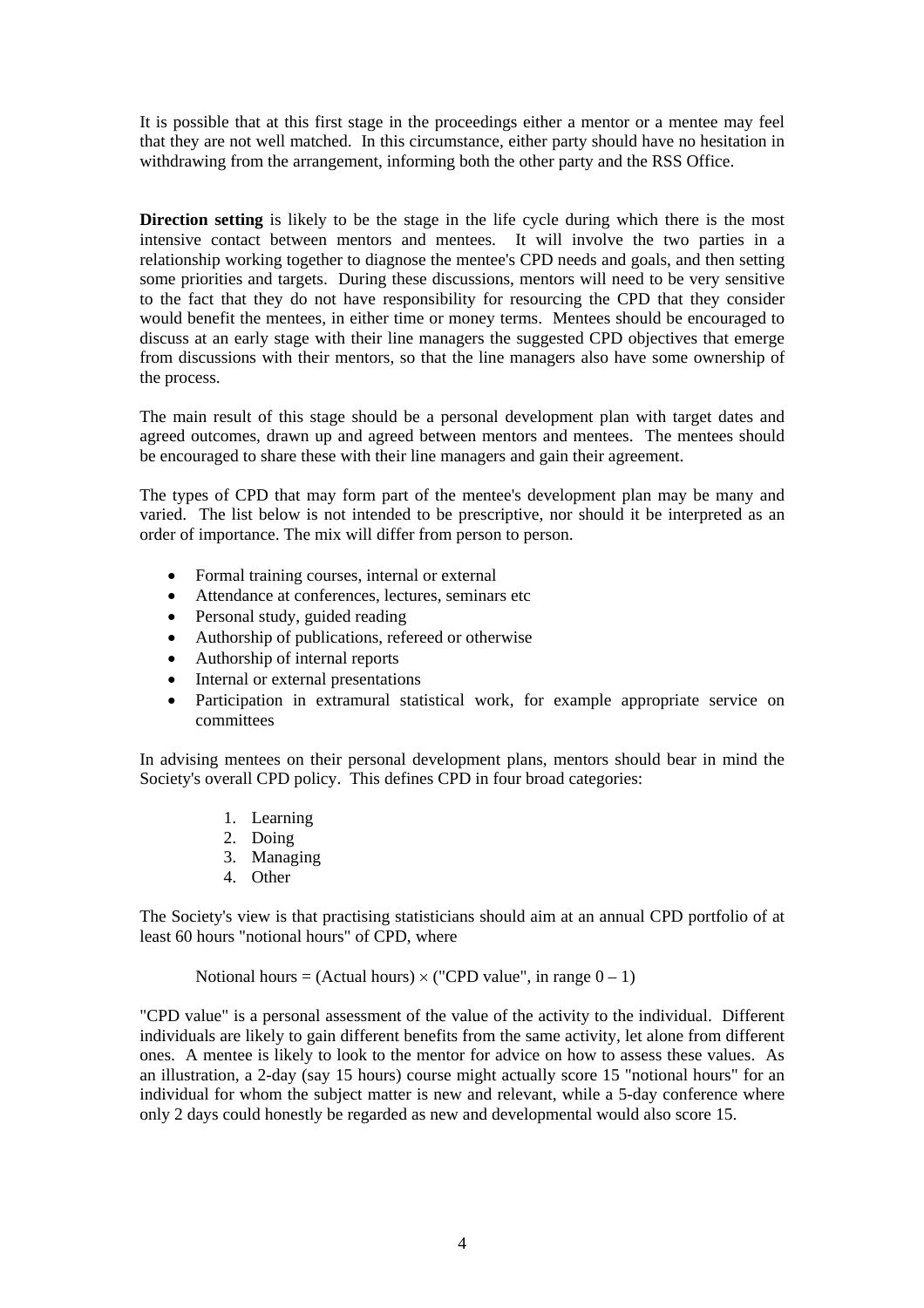More information on the Society's CPD policy may be found on the website (see http://www.rss.org.uk/cpd), and mentees should be encouraged to consult this and discuss with their mentors what the implications are for their particular situations.

Once objectives and priorities have been set and a personal development plan agreed, the next stage in the life cycle is **progress making**, during which mentor and mentee review progress against the agreed plan, adapting it as necessary. They may wish to agree the frequency with which reviews should be carried out, but if at all possible it will be helpful if the mentee is able to raise concerns or new issues outside any set review times, so that any problems can be dealt with expeditiously.

Mentors should encourage mentees to keep records of their CPD in the form of a portfolio that will facilitate their eventual application for Chartered Statistician status. For some mentees it will be convenient, or they may be required, to follow the standard procedures of their employers. However, it is likely to be convenient for them to keep some form of "CPD diary", updated perhaps on a monthly basis, and records of this type are likely to form a good basis for periodic review of progress between mentor and mentee. Mentors should help mentees to assess the value to them of each CPD activity engaged in as soon as possible after its completion.

The Society keeps a note of when Graduate Statisticians might be ready, in terms of "time served", to apply for Chartered status. About two to three years before that time, they will be contacted by the Society and invited to undergo a mid-term assessment. This is voluntary, but intended to be helpful so that the Society can advise whether the person's career appears to be going well, whether any further development seems to be required, and when Chartered status might be reasonably be applied for. The assessment is normally carried out by two members of the Society's Professional Affairs Committee. Confidentiality is of course respected.

A mentee is likely to be contacted in this way during the progress making stage of the mentoring relationship. In many respects, the mentoring relationship is itself a means of continuous assessment against the same criteria as the mid-term assessment, and so a mentee may regard a mid-term assessment as unnecessary. That is entirely a matter for the mentee's individual judgement. However, a mid-term assessment does give the opportunity for an opinion to be expressed by the body that will eventually be assessing the Graduate Statistician for Chartered Statistician status, and so the mentee may decide to go ahead with it. In such a case, the mentee may wish to ask the mentor to provide comments on the mid-term assessment form. Comments are in any case invited from the line manager but, if this person is not a statistician, it may be found difficult to put the mentee's professional development activities into context.

The final stage of the life cycle is **moving on**. With the RSS scheme, the natural point for beginning to make plans for moving on comes at the point where the mentor feels that the mentee is ready to apply to the Society for Chartered Statistician status. This will normally be after five years of post-qualification experience – the criteria are available from the Society's website (see http://www.rss.org.uk/professionalmembership) and by email or post from the Society.

Normally the mentoring relationship itself will end at the point of attainment of Chartered status. However, if both parties are willing to continue the relationship it will be necessary to discuss how they see it evolving, and to renegotiate the informal agreement outside the Society's Scheme.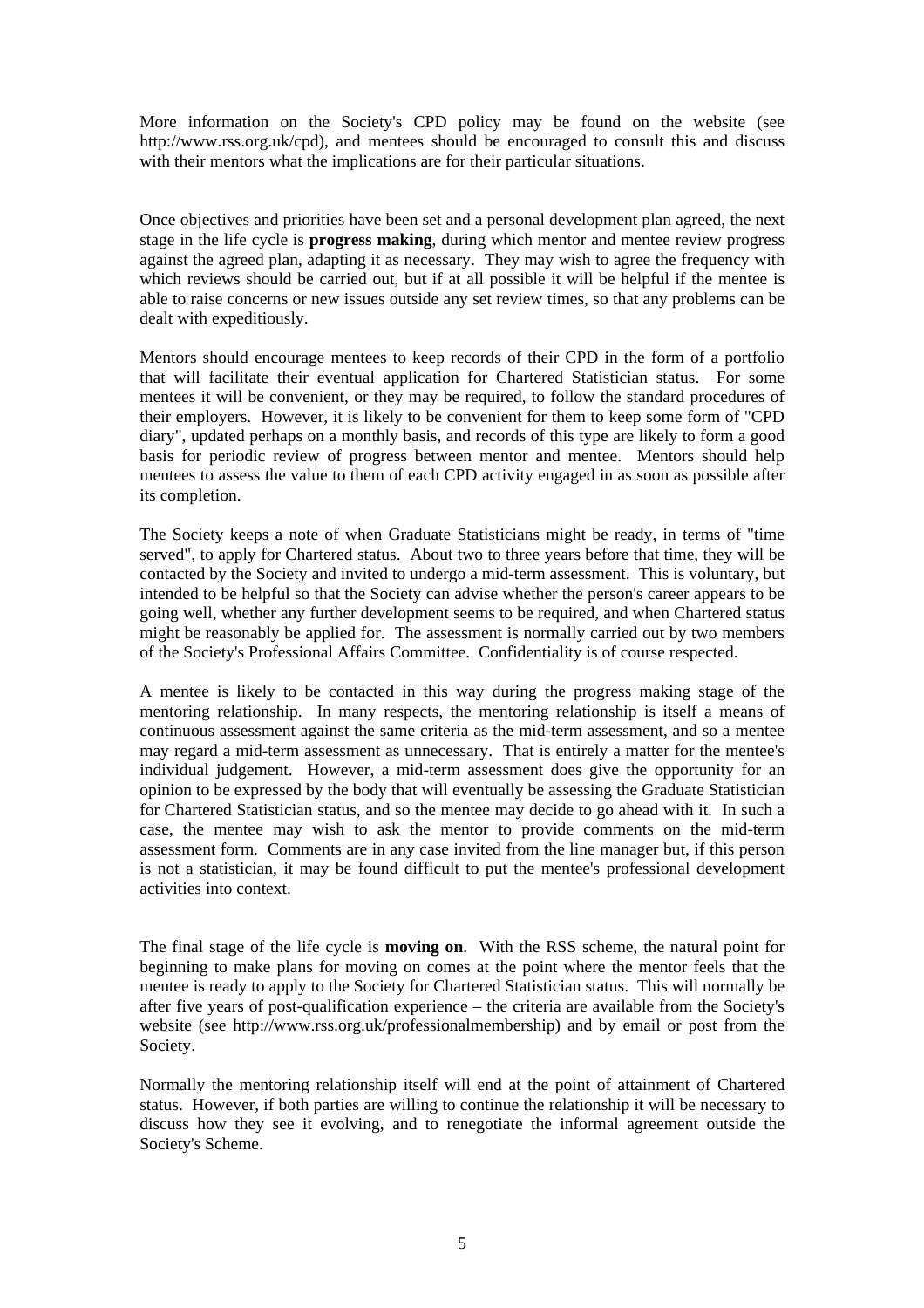#### 4. Practical arrangements

Each mentee will fill in a form providing basic information about career to date and current work (including size of organisation etc) and a statement about what is expected from the mentoring relationship. This should facilitate the matching process (see below). It may perhaps also enable the RSS Office to identify at an early stage any mentees with unrealistic expectations, and take appropriate action.

The RSS Office will maintain a register of volunteer mentors. When a mentee submits details as above, these will be circulated in an anonymised form by e-mail to the register, and volunteers sought. (The anonymisation involves removal of names and addresses and details of the mentee's employer, other than the generic field of work.)

If a mentor might be willing to enter into an arrangement with a particular mentee, the mentor should reply accordingly to the Office. The Office will allocate a mentor on a first come, first served basis and provide e-mail addresses to each party. In other words, the mentors are selfselecting: the Office will make no attempt to match-make. An exception to this is that the Office will endeavour to avoid situations where mentors may inadvertently take on mentees within their own organisations. However, there may be situations where the Office is unaware of this possibility, and in such cases the mentor and mentee will need to decide carefully whether they wish to proceed.

It is the responsibility of the mentor to make the first approach to the mentee.

Some mentors may only be willing to take on one mentee, others may be able to take on more (and this may also depend on how demanding their existing mentees are). By circulating details of new would-be mentees to the whole of the register, the onus is on the mentors to decide each time whether they are prepared to take on another commitment, and thus selfmanage their commitment to the scheme.

The Office will maintain a register of all mentoring relationships in operation at any one time to monitor take-up of the scheme. The Office may also contact mentors and/or mentees periodically to collect feedback on the success or otherwise of the scheme.

Mentors and mentees may withdraw from a mentoring arrangement at any time. If they do so, they must inform each other and also inform the RSS Office. No reason need be given, and any withdrawals will be without prejudice, but the RSS Office will endeavour to collect feedback on the reasons for withdrawal so that the overall mentoring scheme may be well managed. If either mentor or mentee withdraws and the mentee would still like to take advantage of the mentoring service, it may be possible to recruit a replacement mentor; this, however, would need the party who has withdrawn to give some reason (in confidence) for withdrawing, and it would be at the discretion of the Society.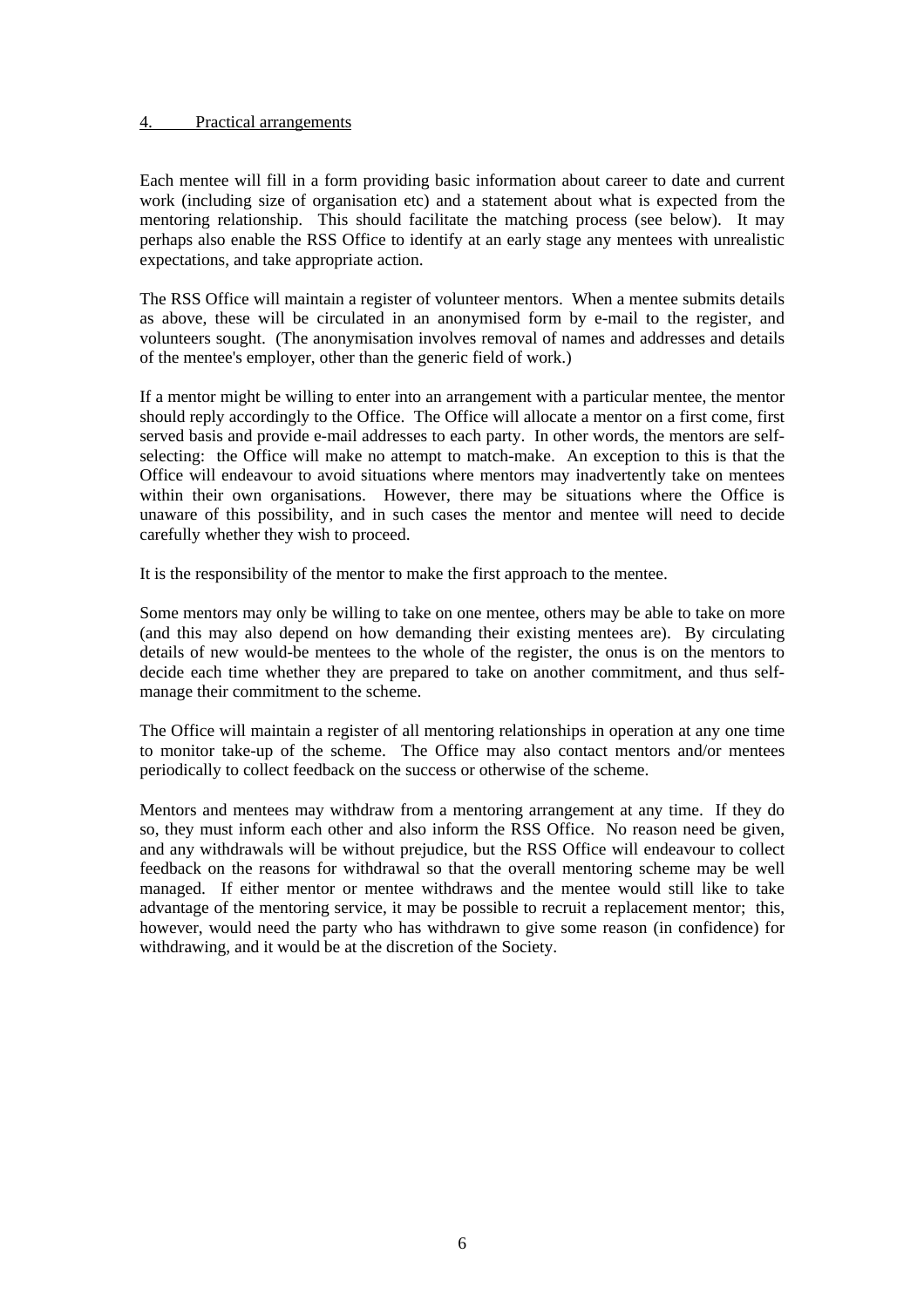#### Contact details

| Post      | Administrative Officer – Professional Affairs and Examinations<br>The Royal Statistical Society<br>12 Errol Street<br>London<br>EC1Y 8LX<br>U.K. |
|-----------|--------------------------------------------------------------------------------------------------------------------------------------------------|
| Telephone | 020 7614 3915                                                                                                                                    |
|           | (From overseas, replace the leading zero by the international dialling code for<br>the UK, usually $+44$ )                                       |
| Email     | qualifications@rss.org.uk                                                                                                                        |

The Society's website is http://www.rss.org.uk. General information about all aspects of Graduate Statistician and Chartered Statistician membership and the Society's continuing professional development policy is available from the professional membership section: http://www.rss.org.uk/professionalmembership.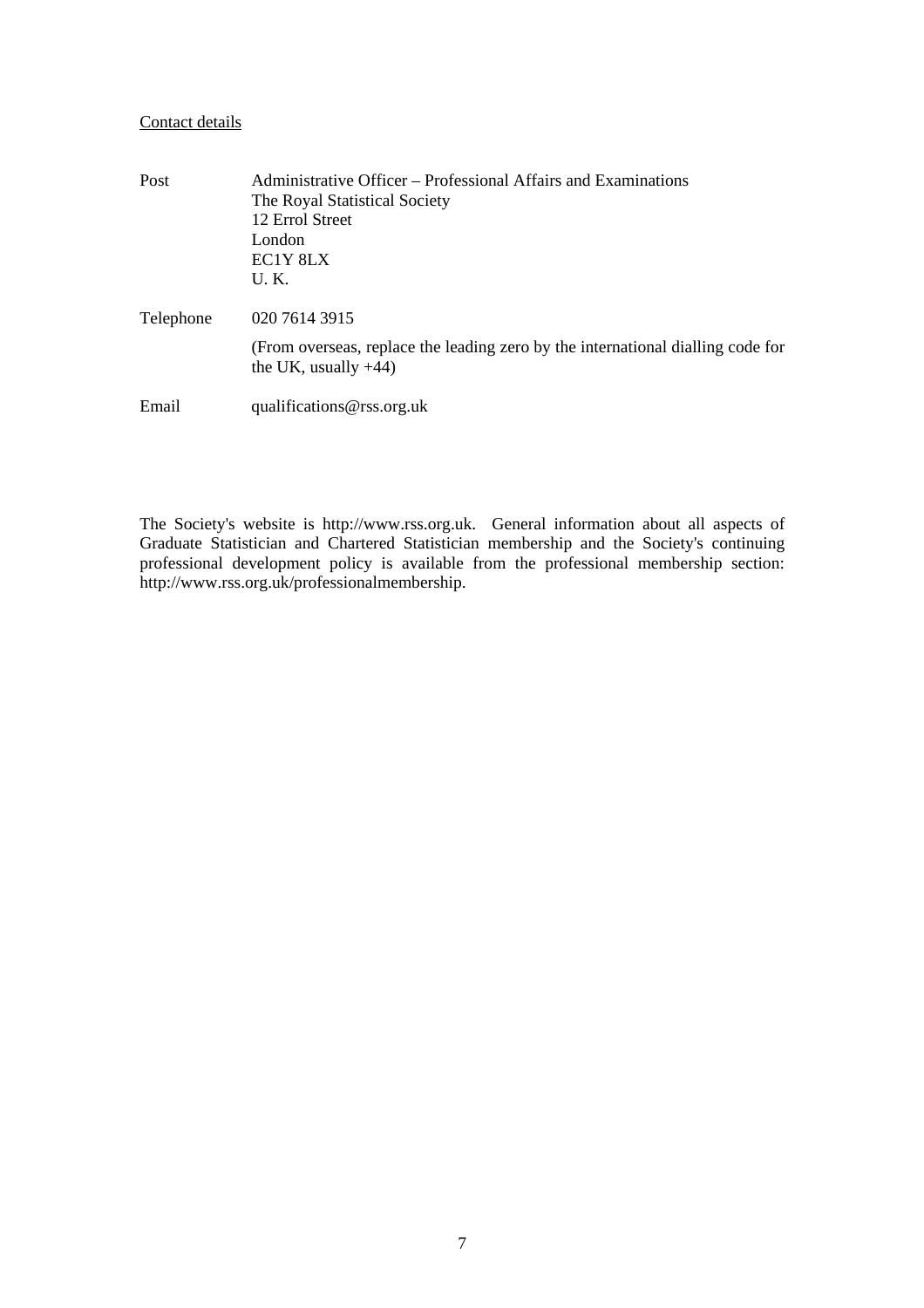#### Frequently asked questions

#### **Are there any legal implications?**

The short answer is that we intend and hope that there are not. A mentoring arrangement is a purely voluntary partnership between a mentor and a mentee, both parties recognising that advice and guidance are offered and accepted in good faith.

However, for the sake of formality and to ensure protection of all concerned, the Society has taken legal advice. As a result, the following statement will appear on the form filled in by Graduate Statisticians seeking to enter the scheme.

The Royal Statistical Society's mentoring scheme is available to members of the Society who hold the status of Graduate Statistician (GradStat). It is confined to advice on professional and career development within the statistical profession. It does not cover technical statistical advice on problems that may arise in mentees' work.

Mentoring is offered on a volunteer basis by professionally qualified members of the Society. These are members who hold the status of Chartered Statistician (CStat) or, equivalently, may be Members or Fellows of the Institute of Statisticians (MIS or FIS). This status is only awarded to members who have gone through a rigorous application procedure designed to ensure that they satisfy specified criteria. Professionally qualified members agree to abide by a Code of Conduct which requires that they only undertake work within their own areas of competence and experience.

Although mentors will always strive to provide mentoring advice to the highest professional and ethical standards and in good faith, the mentee accepts and agrees that neither the Society nor the individual mentor will have any liability whatsoever in respect of any advice offered.

We hope this will be sufficient to clarify the situation and allay any concerns that may arise.

#### **My mentee has asked me for advice on methodology to apply to a specific problem, as though I was a consultant.**

Provision of technical advice is not covered by the RSS scheme. You may if you wish suggest sources of such advice to your mentees, but you should advise mentees to talk to their employers about how consultancy advice of this sort might be obtained – for example by using the RSS Directory of Statistical Consultants (see http://www.rss.org.uk/consultants).

#### **I feel that my mentee's career path is moving away from statistics.**

You should point out that this is what you perceive is happening, and, if appropriate, that the mentee's career path is likely not to lead to Chartered Statistician status. However, you should avoid dissuading a mentee from the chosen direction if that is how the mentee wishes to proceed. It may be appropriate at this stage to withdraw from the mentoring relationship.

### **My mentee seems to have lost interest – contact is never initiated and the CPD plan doesn't seem to be kept to.**

It may be that the mentee has other priorities at the moment, either in the workplace or